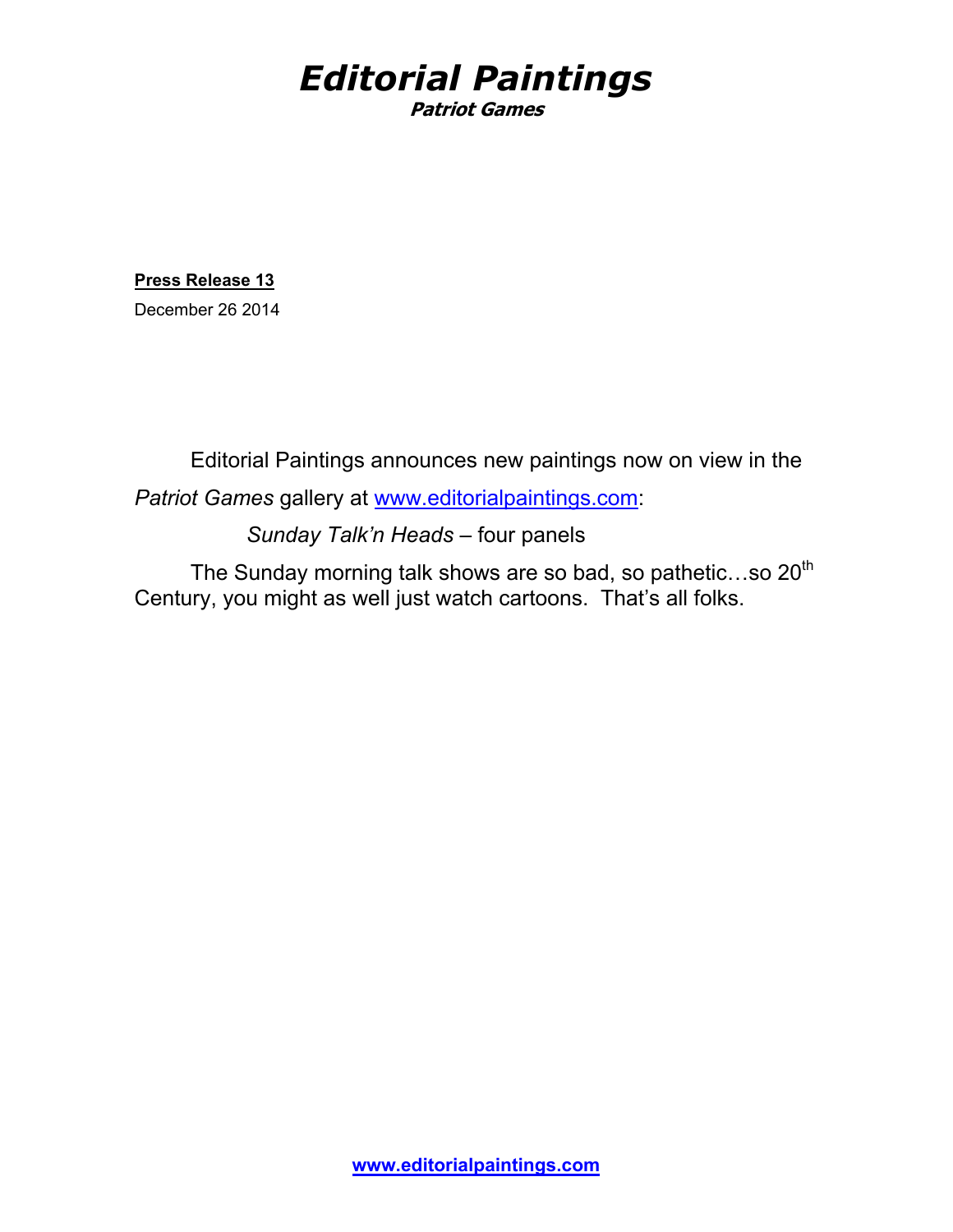. Our political leaders, are as they were in the Vietnam era, '"like men in a dream'…incapable of 'any realistic assessment of the effects of their own acts.'" [*The March of Folly: From Troy to Vietnam*, by Barbara W. Tuchman, Alfred A. Knopf, New York, 1984 page 350]. Their folly continues to be "the invention of endangered 'national security,' the invention of 'vital interest,' the invention of a 'commitment' which rapidly assume[s] a life of its own, casting a spell over the inventor." [*The March of Folly: From Troy to Vietnam*, by Barbara W. Tuchman, Alfred A. Knopf, New York, 1984 page 374]

mostrye@editorialpaintings.com

When reading John Burns, it's best to take his journalism with the grain of salt. If you read him closely there is a pattern of putting down his targets with personality traits, how they look, etc. What was also interesting was Burns' use of delusional grandeur, and the target's growing celebrity and eccentric attempting to create a mental instability, abnormality. All of which could be attributed to Burns himself considering how much he runs to get on the US television program, Charlie Rose, as well as other programs with his leather jackets and wild hair. It also wouldn't surprise me a bit, if after Burns is dead, we learn that he was an intelligence operative for either MI6 (they have a history of using 'journalists') or the CIA. Burns also just happened to leave Iraq around the same time that British Forces were leaving the country. Perhaps John Burns is a little more worried than other people about what might be in the Iraq military files, hence the obsession with Julian Assange. Just a thought.

What is interesting about this is that the LA Times endorsed Cooley.

"Sources with knowledge of the investigation said that among the subjects that prosecutors are looking at is the use of absentee ballots during the March 2009 City Council election." [July 28, 2010 LA Times article, LA County DA expands probe into Bell government]

"Cooley, who is the Republican nominee for state attorney general, said prosecutors began their investigation in March after receiving a complaint about conflict of interest. The

**www.editorialpaintings.com**